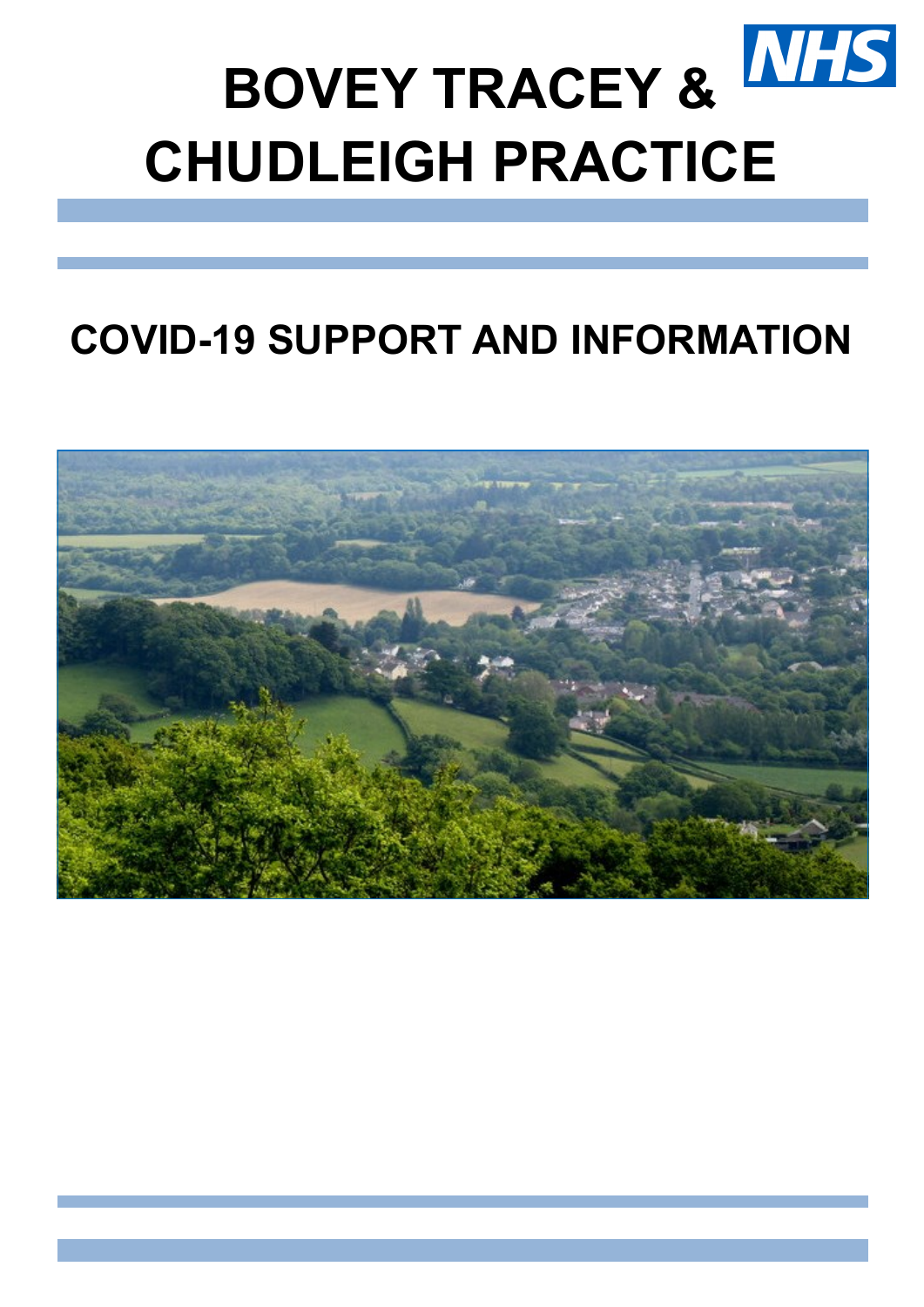### **LOCAL SUPPORT**

### **Bovey Parish COVID Action Group**

The helpline gives help, advice and support including shopping, medication delivery and emotional support during lockdown. Call **07430 189839** on weekdays 9am-5pm if you need help.

### **Bovey Tracey Food Hub**

Dartmoor Community Kitchen Food Bank in Bovey Tracey is open to everyone who needs food support. Ask the GP surgery, school, housing association, Job Centre or Church to email **[foodbankcommunitykitchenhub@gmail.com.](mailto:foodbankcommunitykitchenhub@gmail.com)**  They also accept self-referrals.

### **Chudleigh**

Information, advice and support can be reached via the Town Hall on **01626 853140**. The helpline is available weekdays only.

### **ChudFridge**

Chudleigh's Community Fridge can be found at the back door of Chudleigh Town Hall. ChudFridge aims to reduce food waste that would otherwise be thrown away, anyone can make use of it can take it, free of charge. Search 'ChudFridge' on **<https://www.facebook.com/>** for more info.

**Dartmoor Community Kitchen** Get homemade, nutritious meals at affordable prices delivered to your door. Contact: **01626 836899** or email **[communitykitchenhub@gmail.com](mailto:communitykitchenhub@gmail.com)**.

## **Local Shopping**

Allocated shopping hours for elderly, vulnerable and their carers:

- **Spar Bovey Tracey**: Offers a home delivery service at this store for the vulnerable and the elderly, call 01626 835461 to organise a delivery.
- **Sainsbury's:** Access to stores quickly and safely by skipping the outside queue at any time to be welcomed into stores.
- **ALDI:** Monday Saturday, stores are open 30 minutes early.
- **Tesco:** 9:00-10:00, but check at **[https://www.tesco.com/store](https://www.tesco.com/store-locator/uk)-locator/uk** for latest opening times.
- **Morrisons**: offer a basic food doorstep delivery service over the phone **0345 611 6111 (**select the option for doorstep service).

# **NHS Responders**

If you require help with medication delivery, shopping or other assistance please call **0808 196 3646**. Lines can be busy so please be patient.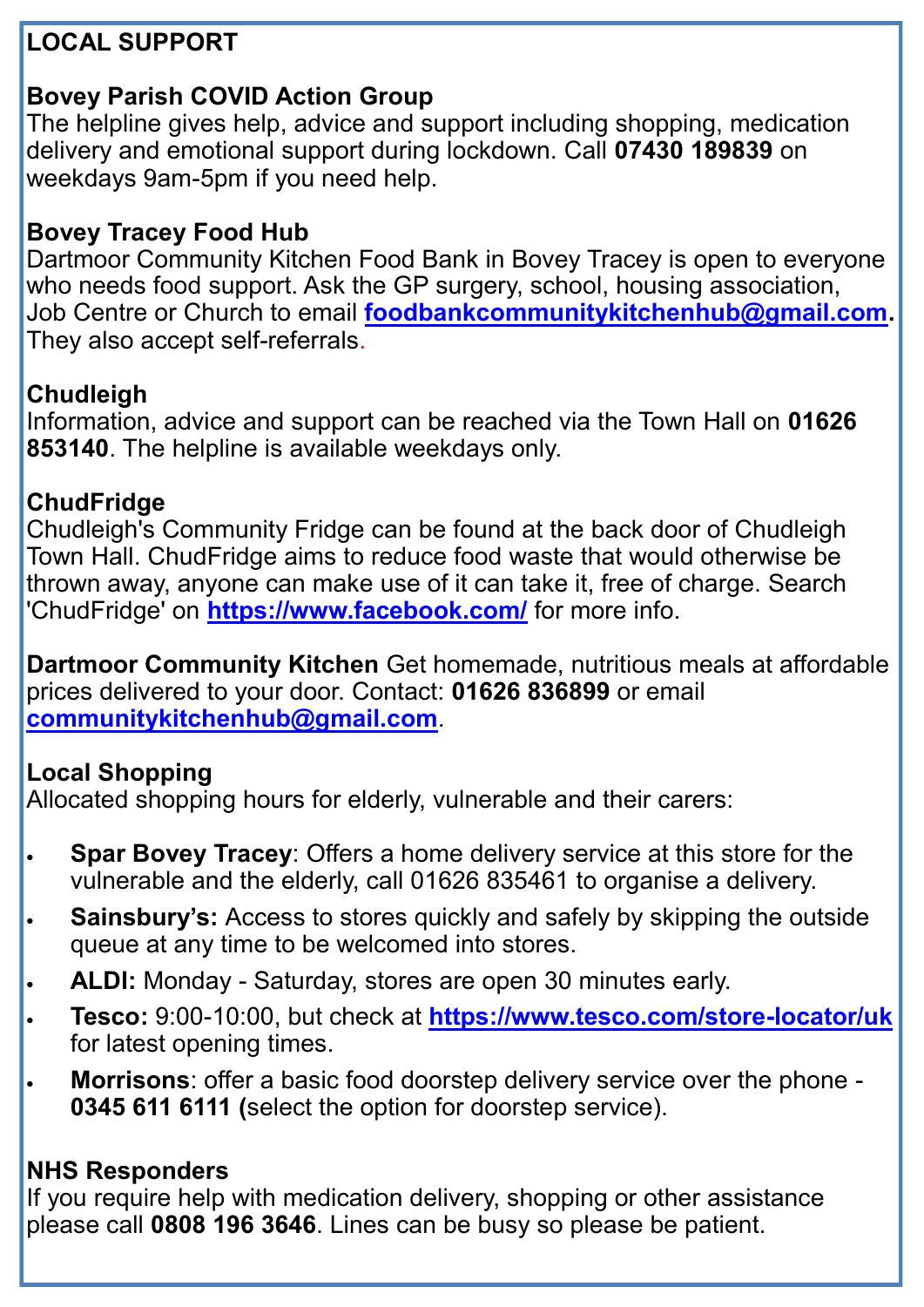### **PRACTICAL SUPPORT**

### **Citizens Advice Bureau**

 **[Email Us](https://form.jotform.com/70543696250963)** link at **[https://citizensadviceteignbridge.org.uk/.](https://citizensadviceteignbridge.org.uk/)** The Citizens Advice Bureau provides free, confidential and impartial advice to help you find a way forward, whatever problem you face. Call **03444 111444** or text **07867 012580** or WhatsApp **01626 322260**, or use the

#### **HITS Foodbank**

Homeless In Teignbridge Support (HITS) food bank provides support for people in need throughout Teignbridge. They are open Monday-Friday, 10am-4pm although they do offer emergency cover at all times. To access food from HITS you need to be referred by an agency such as the Citizens Advice Bureau or another professional (including GPs, Nurses or the Social Prescribing Team) who have assessed your need.

### **T.H.A.T Foodbank**

Teignbridge Homeless Action Today (T.H.A.T) offers support for low-income and homeless members of the community, including providing food and home start packs, information, mentoring and more. To access support from T.H.A.T, you need to be referred by an agency (as above) who have assessed your need. Once you get your referral, simply pop in and see the team.

#### **Devon Carers**

Devon Carers help unpaid carers to maintain their own health, wellbeing and independence and to care safely and effectively. Devon Carers help carers access support in the community and provide carers with the information and advice they need in their caring role. Call **03456 434 435** (Monday to Friday: 8am-6pm, Saturday: 9am-1pm) or email **[info@devoncarers.org.uk](mailto:info@devoncarers.org.uk)** or visit **[devoncarers.org.uk](https://devoncarers.org.uk/)** for more information.

#### **The Silver Line**

The Silver Line is the only free confidential helpline providing information, friendship and advice to older people, open 24 hours a day, every day of the year. Call **[0800 470 80 90](tel:0800%204%2070%2080%2090)** for support.

#### **Help to stay living at home**

If you are struggling with any areas of living independently, you can call Care Direct on **0345 1551 007** (8am to 8pm Monday to Friday and 9am to 1pm on Saturdays) or email **[csc.caredirect@devon.gov.uk](mailto:csc.caredirect@devon.gov.uk)**.

### **Domestic Violence Support**

 abuse helpline on **[0345 155 1074](tel:03451551074)** or visit our [Domestic and Sexual](https://www.devon.gov.uk/dsva) Violence If you or someone you know is affected by domestic violence there is help available. For independent and confidential advice call Devon's domestic [and Abuse website](https://www.devon.gov.uk/dsva) **[www.devon.gov.uk/dsva/](http://www.devon.gov.uk/dsva/)**.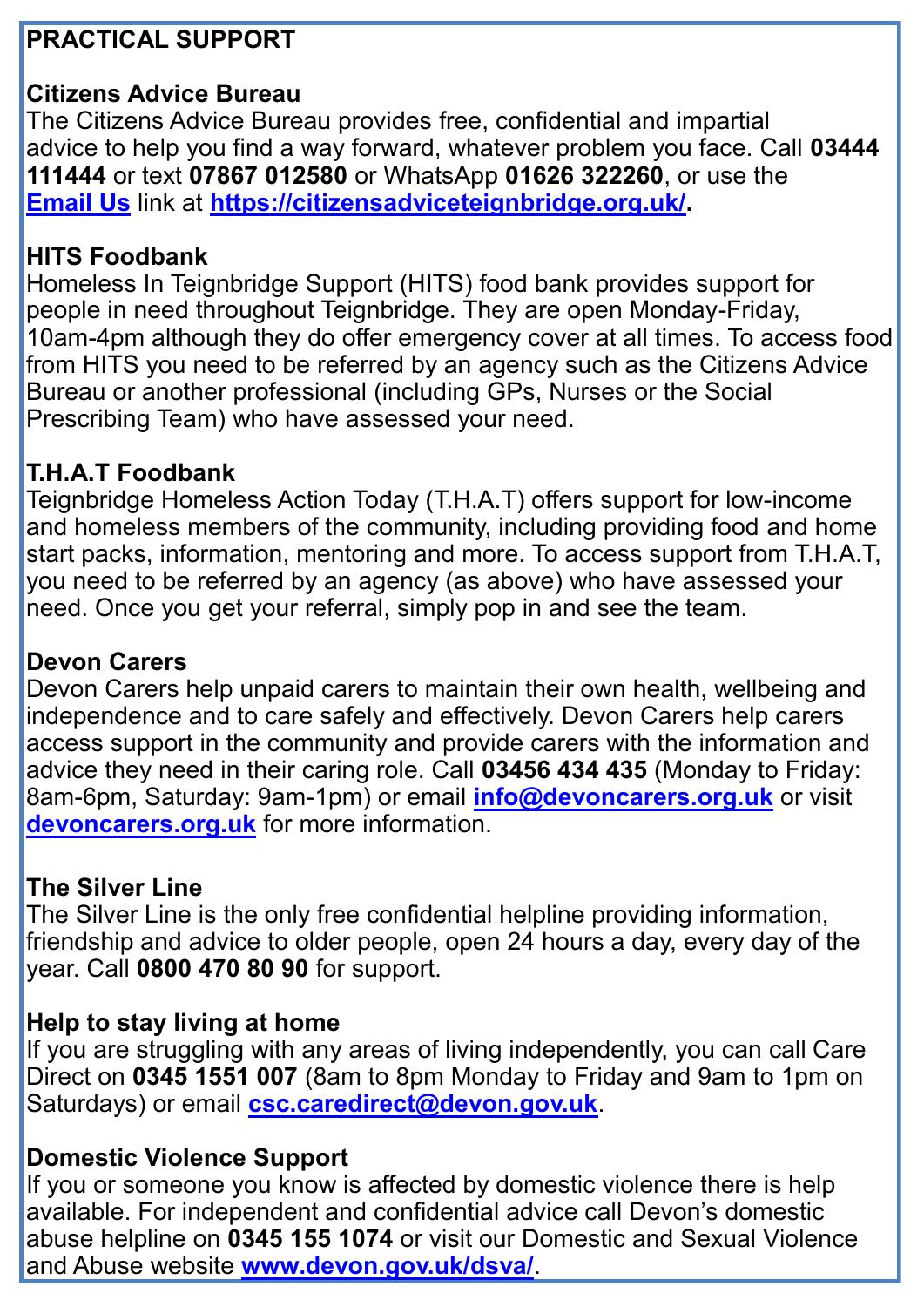### **ACTIVITIES**

### **Moorland Community Care Activity Calls**

A weekly program of activities that you can join from a normal phone - no internet required. Free to join when you have a telephone call plan (landline or mobile) which gives you free daytime calls. Please find the timetable of activities below and call **01364 712013** to find out more.

|       | <b>Monday</b>                | <b>Tuesday</b>                            | Wednesday                    | <b>Thursday</b>         | <b>Friday</b>                |
|-------|------------------------------|-------------------------------------------|------------------------------|-------------------------|------------------------------|
| 11:00 | Crossword<br>& Coffee        | <b>Trip Down</b><br>Memory<br><b>Link</b> | <b>Music</b><br>Appreciation | <b>Quizzers</b><br>Quiz | A Wellbeing<br><b>Moment</b> |
| 14:30 | <b>All About</b><br>Dartmoor | Seated<br><b>Exercise</b>                 | Poetry                       | <b>Gentle Quiz</b>      | <b>Bingo</b>                 |

### **Devon Highlights: Virtual Coffee Mornings and Active Sessions**

Weekly activities and a chance to have a chat, coffee or even exercise with members of your community from the comfort of your home on Zoom. Call **07984 001566** or email **[harry.bonnell@devoncommunities.org.uk](mailto:harry.bonnell@devoncommunities.org.uk)** or **[aggie@devoncommunities.org.uk](mailto:aggie@devoncommunities.org.uk)** for more information.

### **Libraries (during lockdown, normal opening should resume afterwards)**

 **832026** to book your slot and books must be returned by appointment only. Bovey Tracey Library Choose and Collect – the library is closed during but Choose and Collect is available from the new library in Riverside Community Centre. Email **[boveytracey.library@librariesunlimited.org.uk](mailto:boveytracey.library@librariesunlimited.org.uk)** or call **01626**  Online Bounce and Rhyme sessions, kids' crafts and story-times are available at **[www.facebook.com/Devon.Libraries](https://www.facebook.com/Devon.Libraries)**. You can also join the library online at **[www.devonlibraries.org.uk/web/arena/join](https://www.devonlibraries.org.uk/web/arena/join-thelibrary)-thelibrary** to borrow e-books and e-audiobooks.

### **Staying Healthy at Home Online Course**

This free course by Sense Ability Therapy is for people with long term health conditions and offers practical advice to keep healthy and active at home **[learning.senseabilitytherapy.co.uk/courses/staying](https://learning.senseabilitytherapy.co.uk/courses/staying-healthy-at-home/)-healthy-at-home/**.

### **Devon Recovery Learning Community Online Courses**

Access courses at **[devonrlc.co.uk/course](devonrlc.co.uk/course-search/)-search/** to help you feel better, and for friends and families of those on the path to mental health recovery.

### **Virtual Village Hall**

Visit **[www.royalvoluntaryservice.org.uk/virtual](https://www.royalvoluntaryservice.org.uk/virtual-village-hall/)-village-hall** for a program of online activities including arts and crafts, music and singing, cooking and baking, dance and exercise, and technology skills.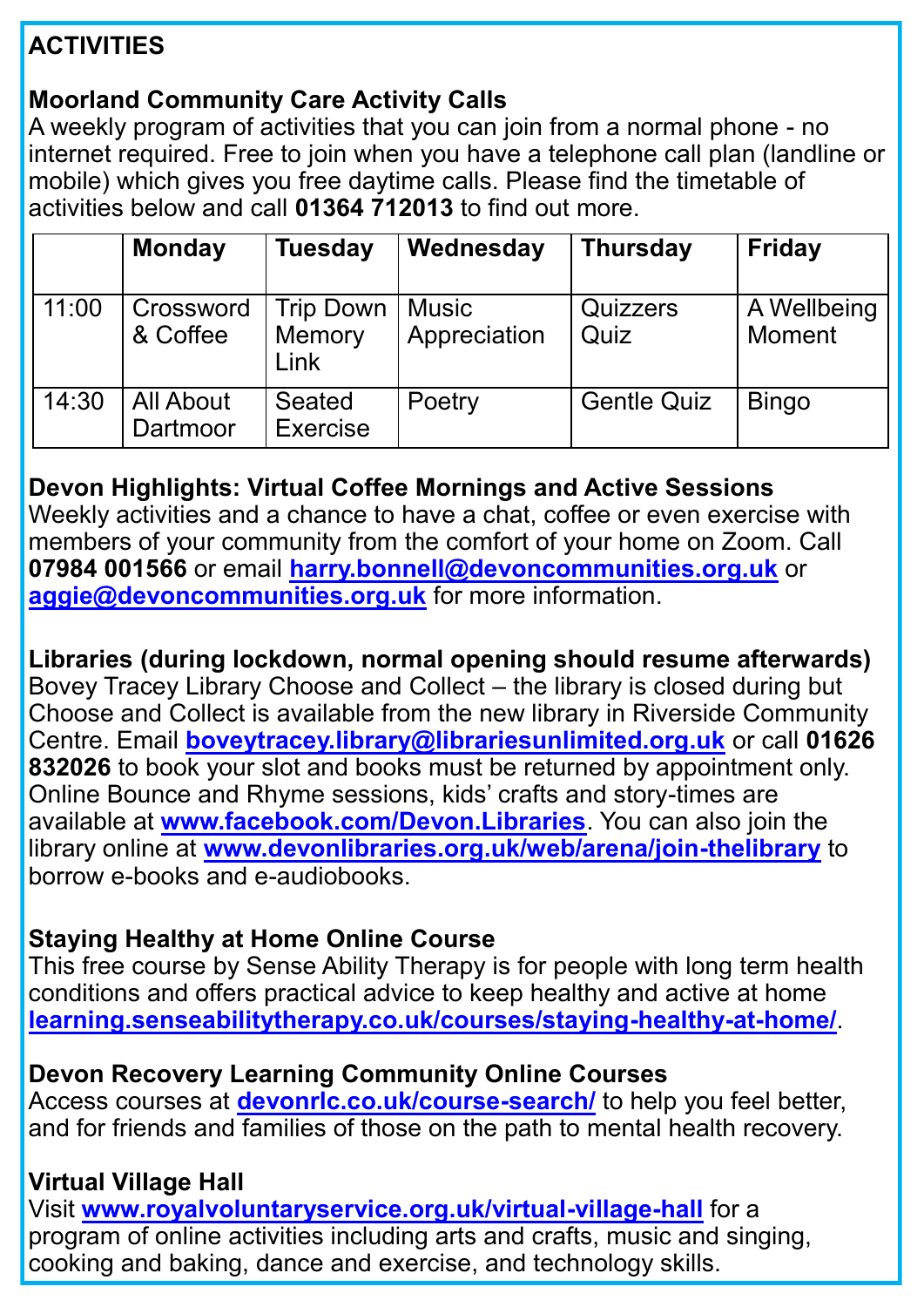### **MENTAL HEALTH**

### **Mental Health Matters Support Helpline (Devon Area)**

This helpline can help you find support when you are feeling low, in a crisis, struggling with caring responsibilities and with pain management. Call the 24/7 helpline on **[08004 700317](tel:08004700317)** if you need support.

#### **TalkWorks**

TalkWorks is a free, confidential, NHS talking therapy service for people (aged 18+) in Devon. Contact **0300 555 3344** (9:00am to 4:30pm) for more information, and self-refer by visiting **[www.talkworks.dpt.nhs.uk](https://www.talkworks.dpt.nhs.uk/)**.

#### **The Mooring**

Are you feeling distressed, frightened, overwhelmed, or that things are too much for you? Are your usual sources of support closed for the night? The Mooring offers out-of-hours mental health support from 6pm - midnight to anyone aged 16+ in the Devon area. Call **07483 991848** or email **[devontorquay.mhm@nhs.net](mailto:Devontorquay.mhm@nhs.net)**.

#### **Devon Clinic - COVID Talking Therapy Service**

If you have been affected by COVID-19 and need support for your mental health call visit **[www.devonclinic.co.uk/covid](http://www.devonclinic.co.uk/covid-talking-therapy-service/)-talking-therapy-service.**

#### **SHOUT Mental Health Text Support**

SHOUT is a free and confidential 24 hours a day mental health support text service. Text **SHOUT to 85258** to access instant support.

#### **Samaritans**

Samaritans are there, day or night, for anyone who's struggling to cope. Call **116 123** (any time, free of charge) www.samaritans.org.

#### **KEEPING HEALTHY**

Find advice to help you quit smoking, eat well and get active at **[www.nhs.uk/](https://www.nhs.uk/better-health/) better-[health](https://www.nhs.uk/better-health/)** or try the app library to help with a range of health conditions and keeping well at **[www.nhs.uk/apps](https://www.nhs.uk/apps-library/)-library**.

### **Online Fitness Classes with Mad4Fitness**

Mads Ramsey offers a range of online classes to suit all ages and abilities, For more information and to book visit **[www.madelineramsey.co.uk/online](http://www.madelineramsey.co.uk/online)**.

### **Move It or Lose It Chair Exercise**

Online classes designed to help keep yourself fit in later life. Access classes at **[www.moveitorloseit.co.uk/online](http://www.moveitorloseit.co.uk/online-move-it-or-lose-it-classes)-move-it-or-lose-it-classes.**